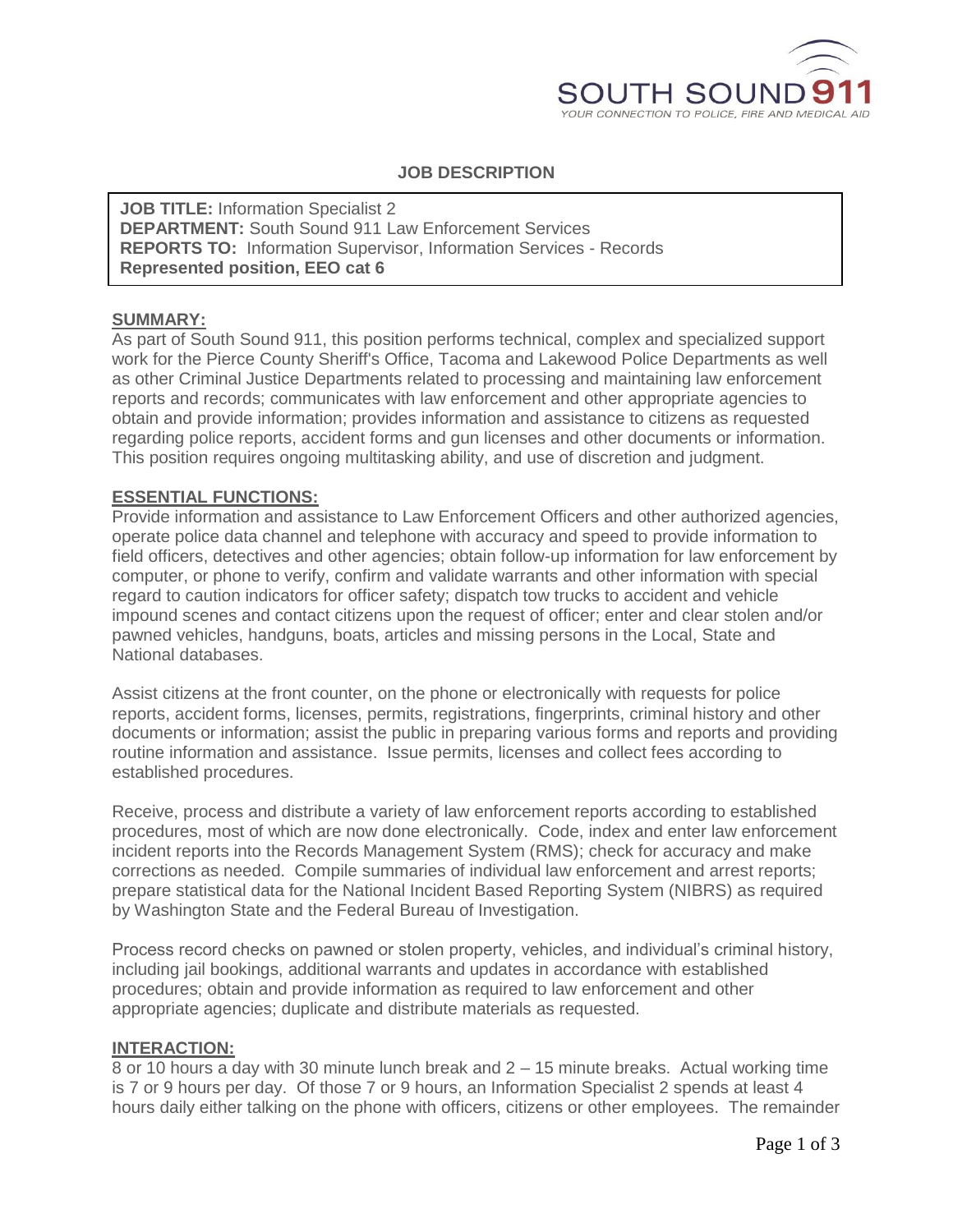of working time is spent on the computer researching/entering information into the RMS/State Computer systems.

## **QUALIFICATIONS:**

Graduation from high school or equivalent including or supplemented by clerical courses and two years in performing general clerical involving record-keeping and public contact.

## **KNOWLEDGE AND EXPECTATIONS:**

Read, interpret, explain, apply and follow applicable laws, codes, regulations, policies and procedures.

Record-keeping, report preparation and basic research methods and techniques.

Perform limited clerical duties such as filing, duplications and typing.

Work appropriately with confidential material and information.

Keyboarding at 45 words net per minute from clear copy.

Work with speed and accuracy.

Compute fees and make correct change.

Provide training and orientation to peer employees.

Proficient with standard suite of Microsoft Office software, peripheral equipment, fax machine, phone system, police radio, and cash register.

Communicate efficiently and effectively both orally and in writing using tact, patience and courtesy.

Maintain cooperative and effective working relationships with others.

Analyze situations quickly and adopt an effective course of action.

Organize work with many interruptions and multiple tasks to meet schedules and timelines.

#### **PHYSICAL REQUIREMENTS:**

Subject to rotating shifts and rotating days off every four weeks and working overtime.

Subject to lifting up to 35 pounds; standing, bending, stooping and reaching or sitting for eight or ten hour periods, continuous contact with computer monitors, and noise from communications and office equipment.

#### **WORKING ENVIRONMENT:**

Indoor climate-controlled office environment. The noise level in the work environment is usually quiet. When working Police Radio are required to wear a headset to answer officer calls. Potential hazards are consistent within an office environment.

### **MACHINES/TOOLS/EQUIPMENT/WORK AIDS:**

Personal computer, copy machines, telephone, fax machine, E-mail, calculators, head sets, printers.

| <b>Activity</b> | <b>Percentage of time</b> | <b>Activity</b> | <b>Pounds</b> |  |
|-----------------|---------------------------|-----------------|---------------|--|
| Standing        | 10% of time               | Pulling         | 35 lbs.       |  |
| Walking         | 15% of time               | Pushing         | 35 lbs.       |  |
| <b>Sitting</b>  | 75% of time               | Lifting         | 35 lbs.       |  |
|                 |                           | Carrying        | 10 lbs.       |  |

## **ANALYSIS OF PHYSICAL DEMANDS OF POSITION**

## **ADDITIONAL COMMENTS:**

The statements herein are intended to describe the general nature and level of work performed by employee(s) in this job title. The statements are not a complete list of responsibilities, duties and